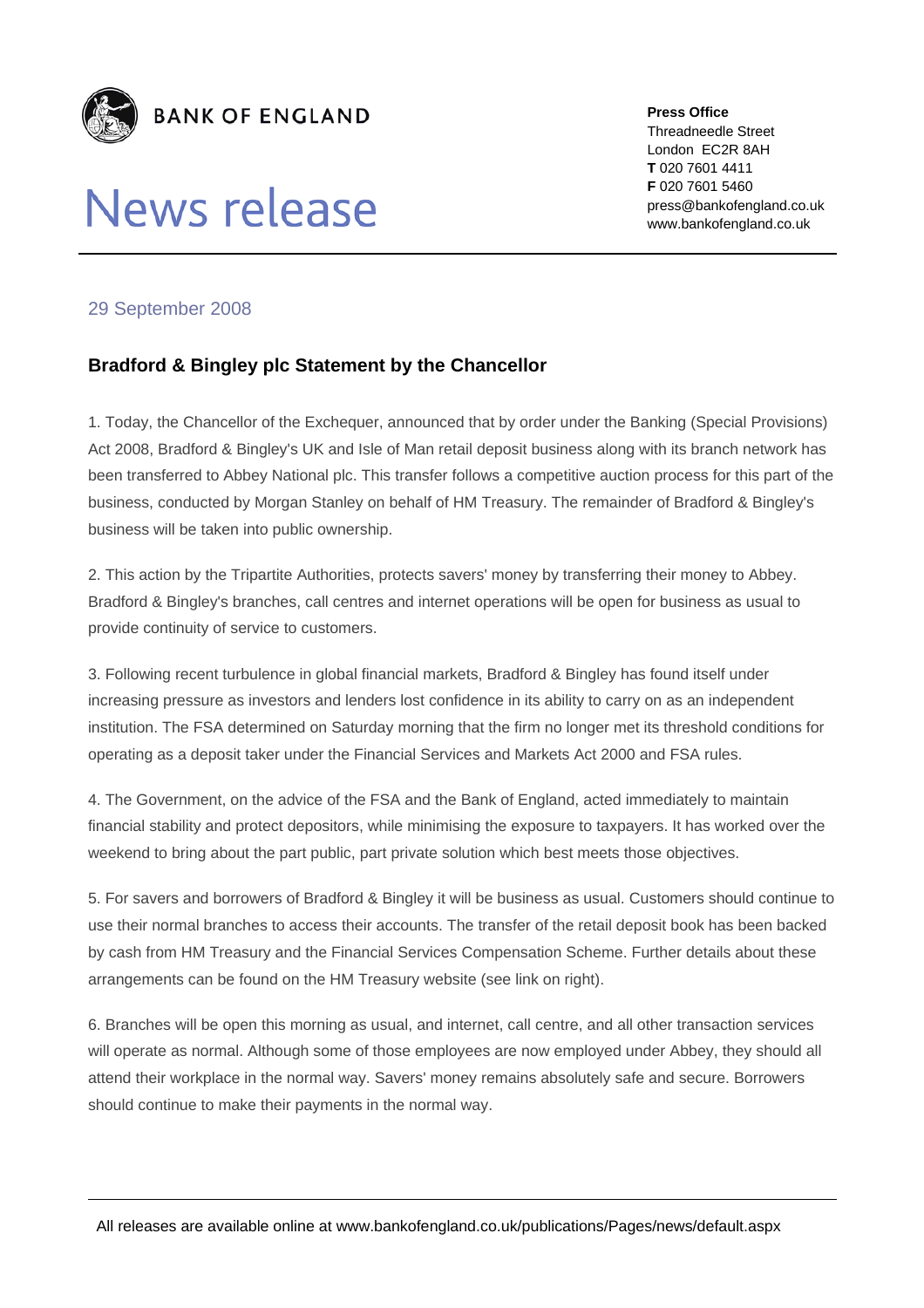7. The remaining assets and liabilities of Bradford & Bingley - principally comprising its mortgage book, personal loan book, headquarters and relevant staff, and treasury assets and its wholesale liabilities - will be taken into public ownership through the transfer to the Treasury of the company's shares. HM Treasury and the Financial Services Compensation Scheme will recover payments in the wind-down of the remainder of Bradford & Bingley. To provide assurance to wholesale depositors and borrowers, and to preserve financial stability in this case and maximise proceeds in the wind-down, the Government has put in place guarantee arrangements for six months to safeguard certain wholesale borrowings and deposits with Bradford & Bingley. It is the Government's current intention to seek state aid approval from the European Commission to extend these guarantee arrangements as part of the restructuring of Bradford & Bingley.

8. The FSCS has been triggered following the failure of Bradford & Bingley to meet its regulatory requirements, prior to the making of the Transfer Order.

9. Under the Transfer Order, the FSCS has paid out approximately £14bn to enable retail deposits held in Bradford & Bingley and covered by the FSCS to be transferred to Abbey. The Treasury has made a payment to Abbey for retail deposit amounts not covered by the FSCS, amounting to approximately £4bn, to be transferred to Abbey. In return, the FSCS and the Treasury have acquired rights in respects of the proceeds of the wind-down and realisation of the assets of the remaining business of Bradford & Bingley in public ownership.

10. The FSCS has financed its payout through a short-term loan from the Bank of England, which will be replaced with a loan from the Government after a short period of time. The repayment terms of the loan for the first three years provide for repayment of interest at a rate of one-year LIBOR plus 30 basis points, plus the repayment of any recoverables accruing to the FSCS from the wind-down of the business against the principal outstanding. The first payment, for interest from the period from now until end-March 2009, will take place at end-September 2009 and subsequent payments will be made annually thereafter. It is currently estimated that the first payment required in September 2009 by the FSCS under the loan will be approximately £450 million. After the first three years, it is intended that the loan will be refinanced by the Treasury, repayments of the principal to be made over a period of years in the light of prevailing market conditions.

11. The Chancellor of the Exchequer today confirms that the Government stands behind the FSCS, so it can be relied on to be able to play its role in meeting future claims that arise.

12. In the initial period of public ownership the senior management team of Bradford & Bingley will remain in place to manage the transition. The Chief Executive will continue to be Richard Pym. Over time the Government will look at the management of the residual assets to ensure that this is being done in the most efficient manner.

13. In the Transfer Order, the Government has varied the terms of Bradford & Bingley's dated subordinated debt in order to allow for the wind-down. The Transfer Order also, among other things, extinguishes existing